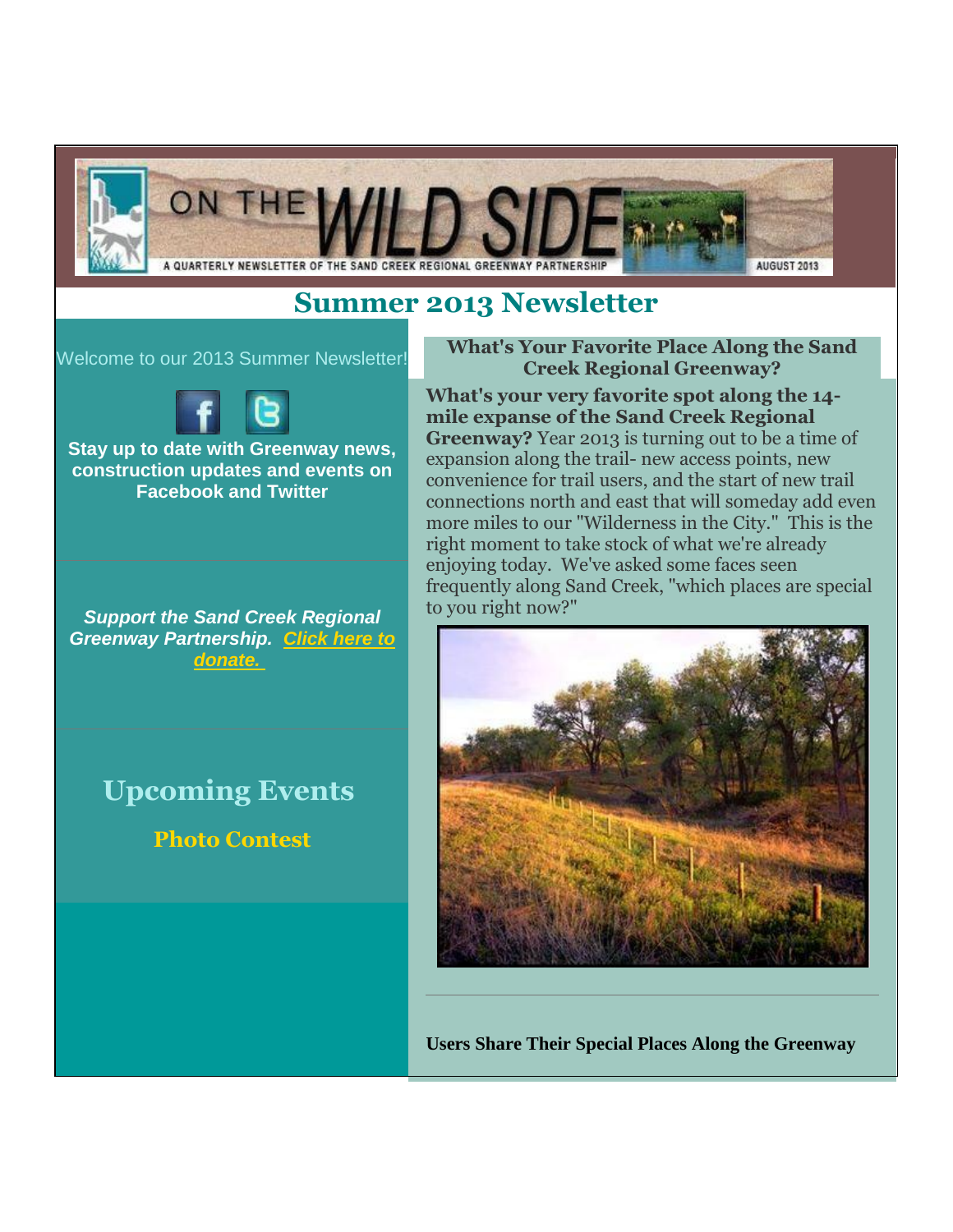

Submit photos taken on the Sand Creek Regional Greenway towww.callforentry.org (search for Fotostream) for the chance to win great prizes and have your photo displayed in several locations throughout the Denver metro area!

## **Volunteer Events**



For information about upcoming volunteer events, [click here.](http://sandcreekgreenway.org/volunteer/upcoming-volunteer-events/)

Interested in volunteering, but don't want to get your hands dirty? We are



**Peggy Montaño,**  attorney with Trout, Raley, Montaño, Witwer & Freeman, P.C., lives in south Denver and loves riding the trail to see the wildlife or go to Balistreri Vineyards. "There is nothing better than a bicycle ride on a beautiful morning that brings you to the Balistreri Winery along

the South Platte River near the Sand Creek Greenway. Great bicycle ride and wonderful lunch of food and wine along the way!"

#### **Rene' Bullock,** mayor Pro Tem of Commmerce

City, enjoys the Commerce City Wetland Park. He loves to see the progress of trees he has planted over the years. Rene' likes to keep fit and can recommend a longer bicycle ride or run on Greenway with a stop at the picnic tables (and restroom) at the Wetland Park.



#### SCRGP Executive Director, **Kate Kramer's** favorite spot is a

new underpass at 47th Avenue on the Commerce City and Denver boundary- set to open this September. Until now, trail users had to cross 47th Avenue with no stop sign or stop light near Quebec and Sand Creek Drive. The site was the ONLY remaining street-level crossing in all of Commerce City and Denver! A commitment from Suncor Energy made construction possible, dramatically improving trail safety. SCRGP thanks Suncor for this generous investment in our community!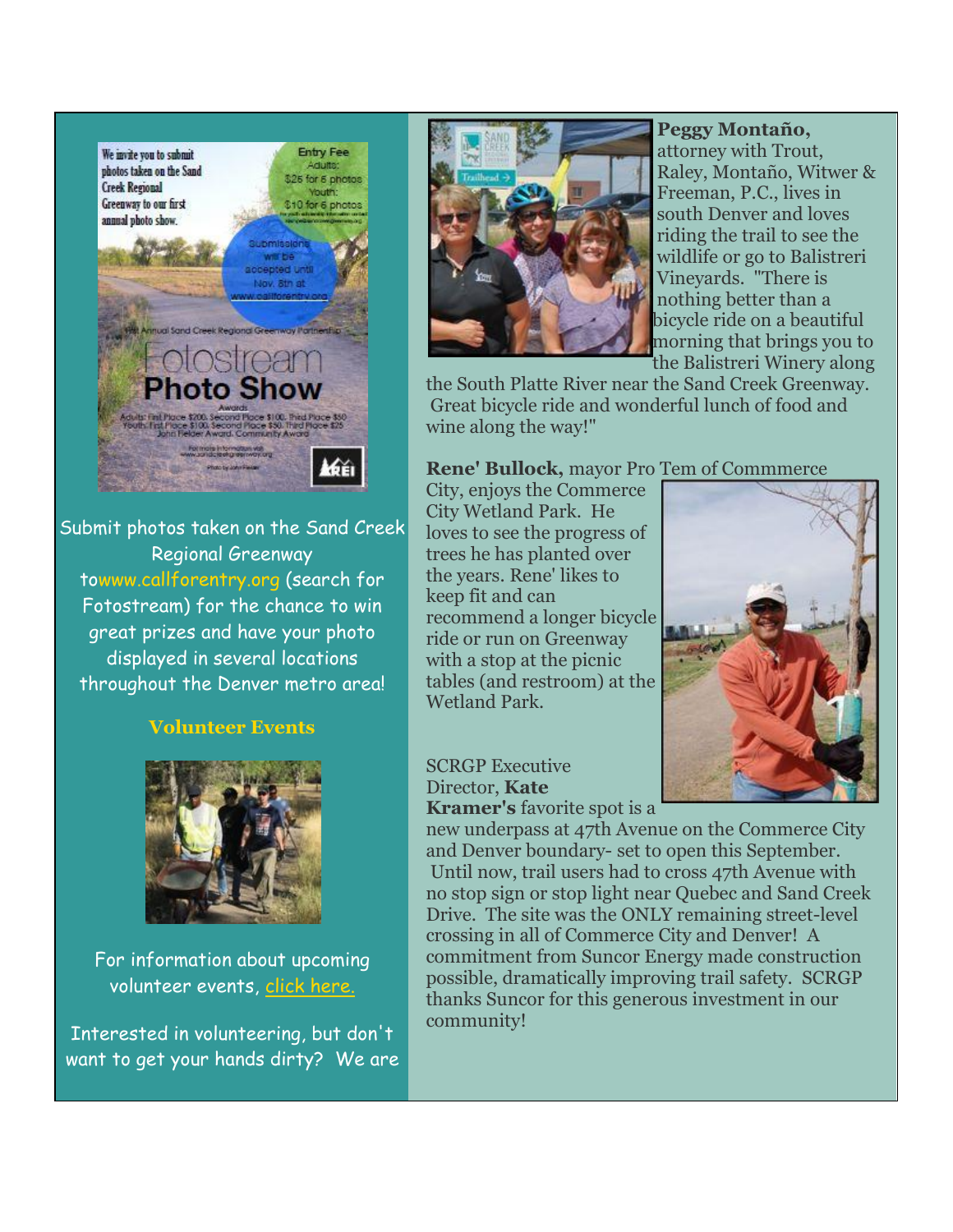in need of a volunteer to help out in the office a few hours per week. Contact Katie

at klampe@sandcreekgreenway.orgor 303-468-3262 if you're interested.

# **Walking Tour**

Join us on Wednesday, September 25 at Sand Creek Park in Aurora, for a free walking tour of the Sand Creek Regional Greenway. For more information and to RSVP, contact Christina atcharney@sandcreekgreenway.org or 303-468-3264.

Special Thanks for 'Helping Us Go Wild' in 2013!









Outdoor Author **Mark Obmascik** says, "Sand Creek Greenway is one of my favorite getaway places in metro Denver. I enjoy birding at Bluff Lake Nature Center, and I especially like riding my fat-tire bike in

spring and winter along the trail from Dahlia Street to Star K. In the winter, when the trail has snow, I've seen bald eagles and ferruginous hawks along the trail... many species of ducks and herons in spring." He is award-winning author of *The Big Year: A Tale of Man, Nature, and Fowl Obsession*, and *Halfway to* 



*Heaven: My Whiteknuckled- and Knuckledheaded-Quest for the Rocky Mountain High.*

**Favorite Spot for Students:** Morrison Nature Center at Star K Ranch

Students from the African Community Center love visiting the Morrison Nature Center at Star K Ranch during Next Generation Partners field trips to the site along Aurora sections of the Sand Creek Regional Greenway trail. Hunting for aquatic organisms- bugs, beetles, and insects- in Sand Creek reminded one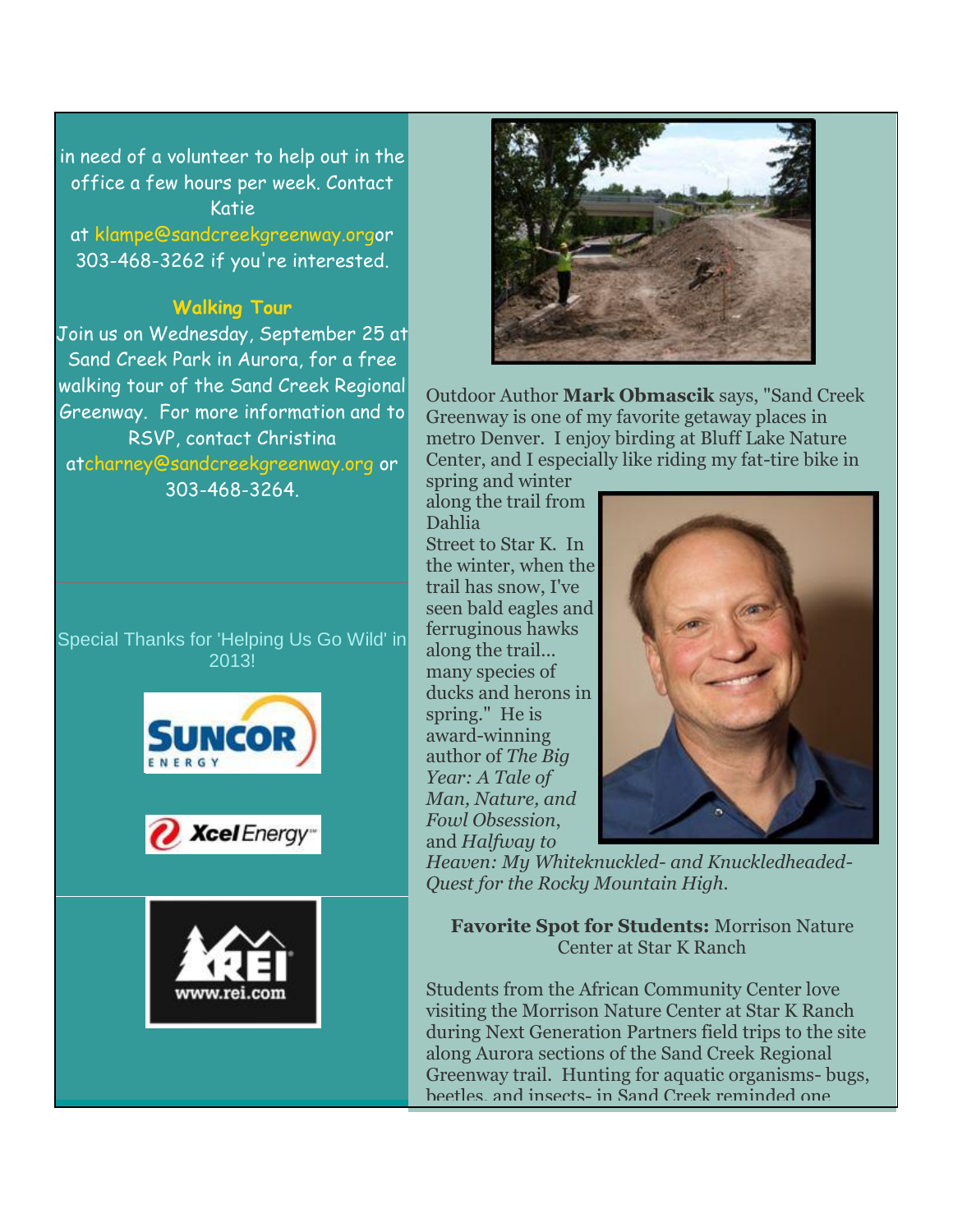







#### SCRGP Board of Directors, 2013

**President**

**Charles Bayley** Mayor Pro Tem of Bennett, CO **Vice President Rene Bullock** Mayor Pro Tem of Commerce City **Secretary Jenna Spendlove** Community Volunteer

**Treasurer**

student from Nepal of past fishing trips in their native country. Another immigrant from Thailand said, "Many things I saw made me miss my old childhood places such as the river because trips on it were done with friends." For some ACC Next Gen teens, their favorite attraction at the Nature Center was getting to hold a bull snake. "I loved touching the snake!" exclaimed one of a number of brave visitors from Nepal, Kenya and Sudan.



### **A Note from Charles Bayley, Board President and Kate Kramer, Executive Director**

### *Recalling Sand Creek Before the Greenway*

What is my favorite place on the SCRG? I grew up in the Morris Heights neighborhood in Aurora, so my favorite memories come from before there was a Greenway. I remember catching tadpoles and frogs in Sand Creek and exploring the wild areas around Fitzsimons and Stapleton Airport when those sites were runways and a military reservation

- a whole lot less accessible than they are now. Now my favorite places are the ones where the big changes are occurring: the new land purchases near Star K Ranch and south of Colfax which will expand our



Greenway toward the Aurora Reservoir. I can't wait to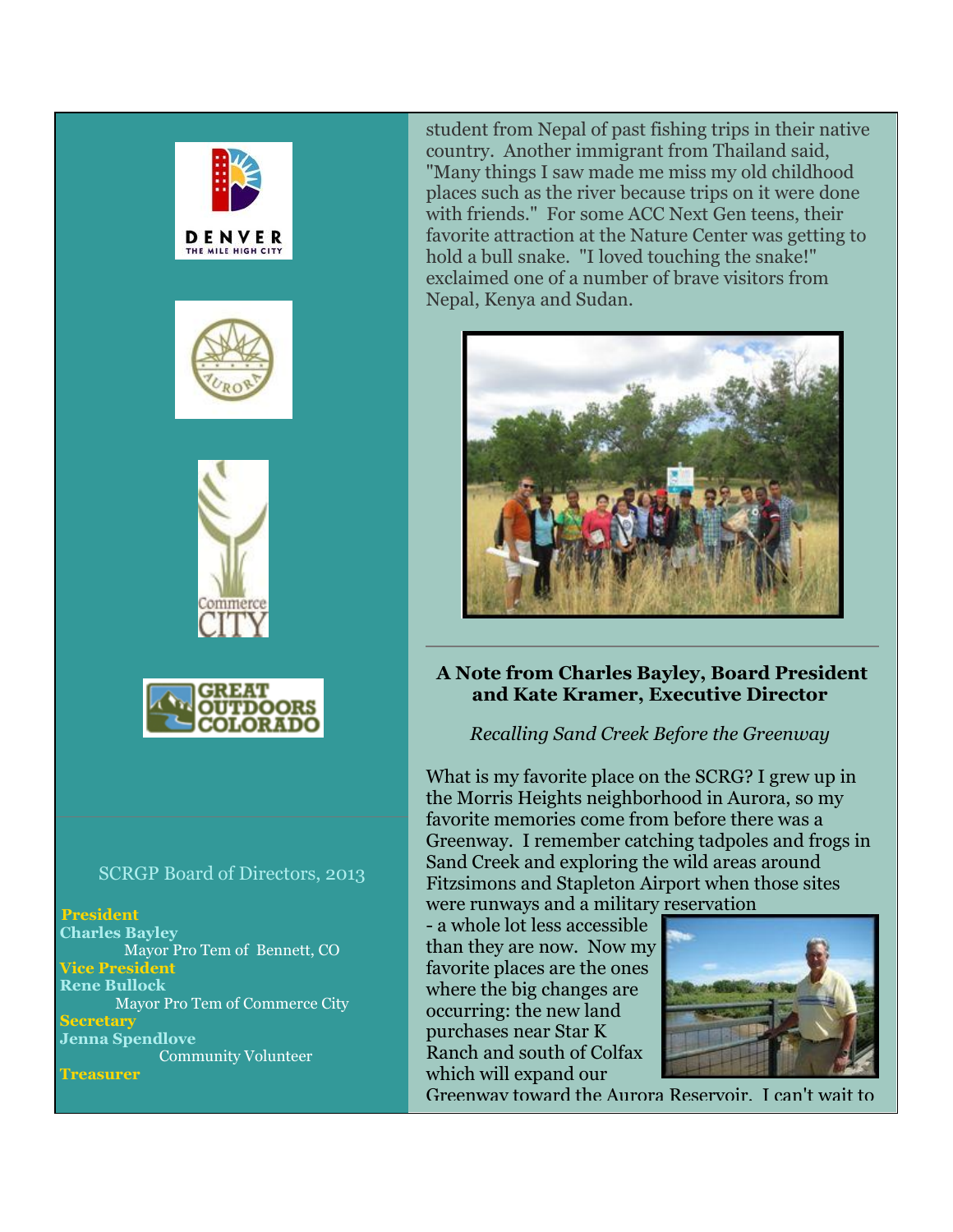**Chuck Warren** The Park People **Max Dodson** Community Volunteer **Greg Fletcher** Suncor Energy **Paul Frohardt** CO Dept. of Public Health and the Environment **Kathy Green** Community Volunteer **Chris Herndon** Denver City Council **Scott Jaquith** Community Volunteer **Marcia Johnson** Community Volunteer **Howard Kennison** Lindquist & Vennum PLLP **Kate Kramer SCRGP Matt Lepore** Colorado Oil & Gas Conservation Commission **Beth Chacon** Xcel Energy **Renie Peterson** Aurora City Council **Rich Reading** Denver Zoological Foundation **Kathy Teter** Community Volunteer **Tom Tobiassen** RTD Board of Directors **Mike Rosser** Community Volunteer

**Next Generation Partners: Fall 2013**

This fall, we are partnering with the African Community Center, Commerce City Boys and Girls Club, Denver School of Science and Technology, Bruce Randolph Middle and High School and Adams 14 School District to engage students in hands-on learning about the experience two new parks in Commerce City near the confluence, both slated for purchase and restoration for the Greenway in the next few years. And, I'm really looking forward to having the Denver trail paved, which will take at least several years and hundreds of thousands of dollars- but we will get there!

*Charles Bayley* Board President



*How Do We Assure Great Greenway Memories to Come?*

As we add new components to the Sand Creek Regional Greenway, our experiences keep getting better and better- easier ways to access

the trail, fewer interruptions from the wilderness while we're riding and hiking, and more connections that lead to interesting new places. Our memories of the Greenway from past years are rich and rewarding, but just a hint of those that will grow from resources we're building now! We could never have achieved what we have without your help; and we hope you'll be with us this coming year with your volunteer time and other support, as we build trail memories to come!

*Kate Kramer* Executive Director

# **Photo Contest**

The Sand Creek Regional Greenway Partnership is excited to announce its 1st annual photo competition and show. We invite you to explore and photograph the Sand Creek Regional Greenway and submit your best shots to our exhibit! Prizes will be awarded to the winners, and the photos accepted into the competition will participate in a rotating display in Aurora, Commerce City, and Denver.

For more information, [click here.](http://sandcreekgreenway.org/newsevents/photo-contest/) To apply, [click here](http://www.callforentry.org/) and search for "Fotostream".